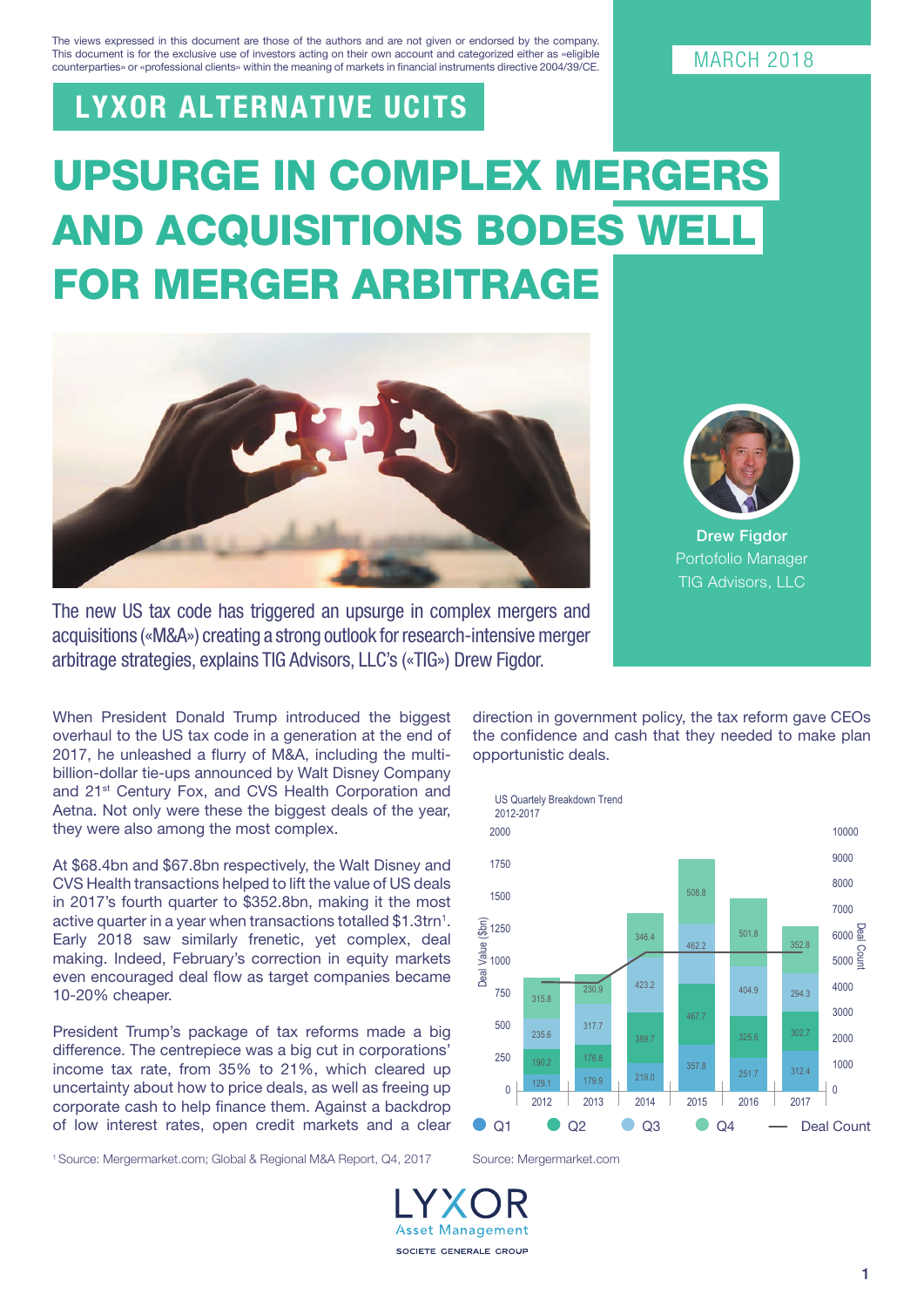### COMPLEX DEALS CAN OFFER BETTER PRICING

This upsurge in deal activity and regulatory reform in tax and health care bode well for merger arbitrage strategies that do intensive research on complex deals, rather than those that focus on simpler transactions. Many of the current wave of M&A transactions have convoluted structures and are cross-border or hostile. Arbitraging them can be a research-intensive process, requiring skill and experience – consequently they offer greater rewards to those investors equipped to analyse them.

"One of the things that is significant is that when you have big regulatory change the companies need to adapt quickly", explains Drew Figdor, Portfolio Manager at TIG Advisors, LLC the New York-based global merger arbitrage specialist. "So, we are seeing opportunistic bidding, hostile bids, companies in discussion, offer prices as a starting point. Deals are being done on an aggressive basis, which fits into our strategy because we are looking for where the market prices risk and opportunity inefficiently".

"In many of these deals there is a significant amount of uncertainty as to whether they will be completed. This is true of a hostile deal, versus a friendly announced deal. In this low interest rate environment, the market prices certainty very efficiently – it prices uncertainty very inefficiently".

A growing amount of capital has been allocated to mutual funds and even ETFs that focus on simpler, agreed mergers where they arbitrage the spread between the acquiring company and target company's stock prices from the deal's announcement to completion. Such is the weight of money directed at agreed deals that the reward, in terms of the deal spread, has shrunk. By contrast, the more complex and uncertain deals, many of which are hostile, cannot be commoditised in this magnitude and offer far higher rewards.

"One of the key points is that uncertainty is where you get much better pricing", asserts Mr. Figdor. "So, a friendly announced deal trades at a 0-2% gross spread; you earn that over a 3-6-month period. An uncertain deal is anything from a 7-20% gross spread and you can earn that over a shorter or longer period. We focus on where our research and other tools give us the opportunity to create value that is not correlated to the market".

January 2018's contest to acquire Ablynx, a Belgian biopharmaceutical company, illustrates the potential rewards. In early January, Novo Nordisk, a global pharmaceutical company, bid for Ablynx at €30.5 a share. Ablynx's management rejected the offer as under valuing the company. After meeting potential bidders at a JP Morgan healthcare conference, TIG's analysts recognized the value of Ablynx's asset platform and its

2 Source: Mergermarket.com; Global & Regional M&A Report, Q4, 2017.

#### SPEED READ

ò

- The US tax reform gave CEOs the confidence and cash that they needed to make plan opportunistic deals.
- Many of the current wave of M&A transactions have convoluted structures, are cross-border or hostile.
- The more complex and uncertain deals cannot be commoditised and offer higher rewards than simple, agreed mergers.
- Volatility and mild correction in equity prices, as in February 2018, can lead to better spread prices, and encourages CEOs to bid more aggressively and opportunistically.

late-stage drug, Caplacizumab. TIG bought a position in the low €30s, anticipating that a higher bidder would emerge. After conducting their research, TIG's analysts became more confident that the company would be sold and grew its position. On January 30, Sanofi, another global pharmaceutical company, announced an agreed deal at €45.

#### GROWING CROSS-BORDER M&A VALUES

But it's not just the US where M&A activity is buoyant. Growing economic activity has lifted deal activity in Europe, and 2017's \$1.32trn of cross-border deals accounted for 41.9% of the year's M&A by value, the second highest level since the financial crisis<sup>2</sup>. From a technical perspective, the stocks of the acquiring and target companies trade on different exchanges in different time zones, making it difficult to match the respective positions. More fundamentally, the shareholder in the company being acquired may not want to hold stock in an overseas company denominated in a foreign currency. Furthermore, only a few merger arbitrage specialists are prepared to put in the work, possibly including overseas travel, needed to evaluate these deals.

"These deals are mis-priced on a technical basis because they don't trade at the same time", says Mr. Figdor. "The target price in US drops a couple of percent daily because there is no way to set the hedge up. There is also a shareholder perspective. If European mutual funds, for example, don't have the desire or ability to hold US stocks, they are willing sellers. Lastly, there is the research on the deal. So, if you need to go have breakfast in London or Germany to meet the CEO, fewer competitors have the desire to make that effort. That reduces number of competitors and increases the spread opportunity".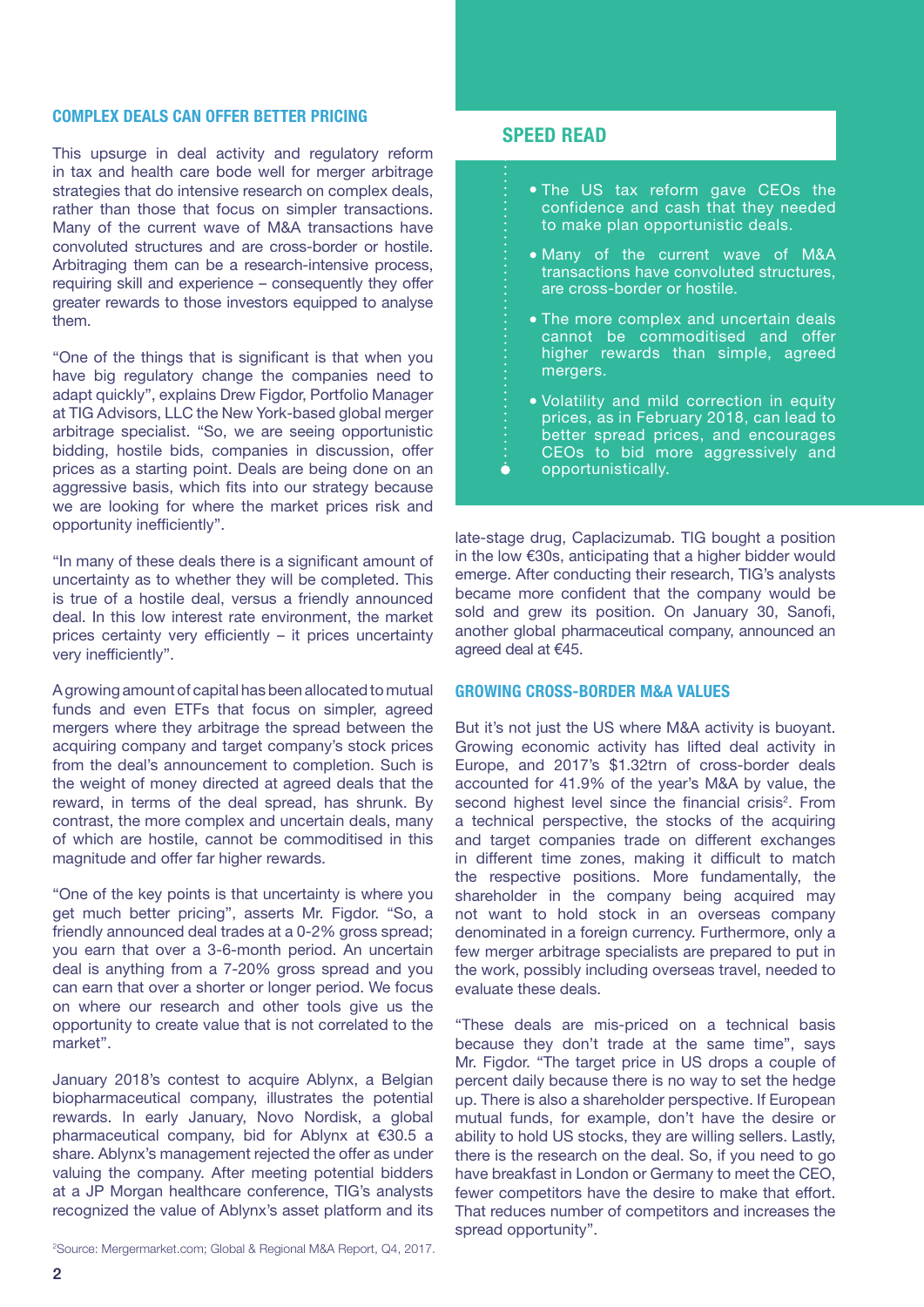

Lyxor Asset Management

Merger arbitrage could benefit from a unique opportunity set in 2018, driven by a shifting fiscal regime and strong sector dynamics. Times are favorable: US asset values are high, digitalization is soaring, funding costs remain low, and executive confidence is bright.

After the tax reform was voted in, companies with high tax rates and strong operational profits were re-rated. However, implications for corporate activity are only starting to unfold. Companies are yet to decide how they will put their tax savings and repatriated foreign cash to work. Alongside organic growth and distributions to shareholders M&A will have its share.

Consolidation will be another key theme. The TMT, healthcare and industrial sectors, which face structural shifts, are set to consolidate further. Creators of content, for instance, will seek to gain scale and leverage as new distribution platforms proliferate. Broadcasters might also be active as TV station ownership regulations loosen. Companies facing technological disruption or lackluster revenue growth are also acquisition candidates. As usual, the first movers tend to force competitors to follow.

Political pressures, antitrust risk, sensitive cross-border deals, elevated valuations, and more hostile acquisitions suggest 2018 will not be short of complex deals that are the true playground for merger specialists.

#### REGULATION AND RISK

Risk and bad outcomes can be good; and there are always perceived risks from anti-trust regulation. This risk, especially the perception of risk, can create opportunity. For example, an arbitrageur can advantageously reverse the spread of a complex antitrust transaction that is ultimately blocked by regulatory bodies such as the US Department of Justice ("DoJ"). Mr. Figdor cites the 2015 example of the merger between Applied Materials, the US semiconductor company, and its Japanese rival, Tokyo Electron. The DoJ scuppered the deal after voicing competition concerns. Mr. Figdor's TIG had been long the deal for six months, but after continuous research anticipated the difficulties and switched to a short leaving it well positioned when the deal broke.

As for the higher rates that appear likely in the US and elsewhere, gently rising rates tend to lead to greater M&A deal spreads and, therefore, higher merger arbitrage returns. If rising rates cause a mild correction in equity prices, as in February 2018, that can also benefit M&A arbitrage returns as it creates volatility, which can lead to better spread prices, and encourages CEOs to bid more aggressively and opportunistically. However, if rates spike higher and trigger a correction of 20% or more then that is negative for merger arbitrage. "Corrections of more than 20% are negative for our strategy", says Mr. Figdor. "They start to affect the confidence of CEOs. So, corrections are very helpful. Bear markets are not so helpful".

#### A STRONG OUTLOOK

Short of a bear market, Mr. Figdor believes that M&A activity will accelerate in 2018 from its already high levels. With complex deals "trading way too wide", he anticipates research-intensive strategies are well positioned to succeed in this current environment.

Yet, as the weight of money has compressed deal spreads to a point where they do not justify the risks. Mr. Figdor believes it will be harder to find competitive returns in agreed deals. He concludes: "Parts of this business have been commoditised and parts are unable to be commoditised".